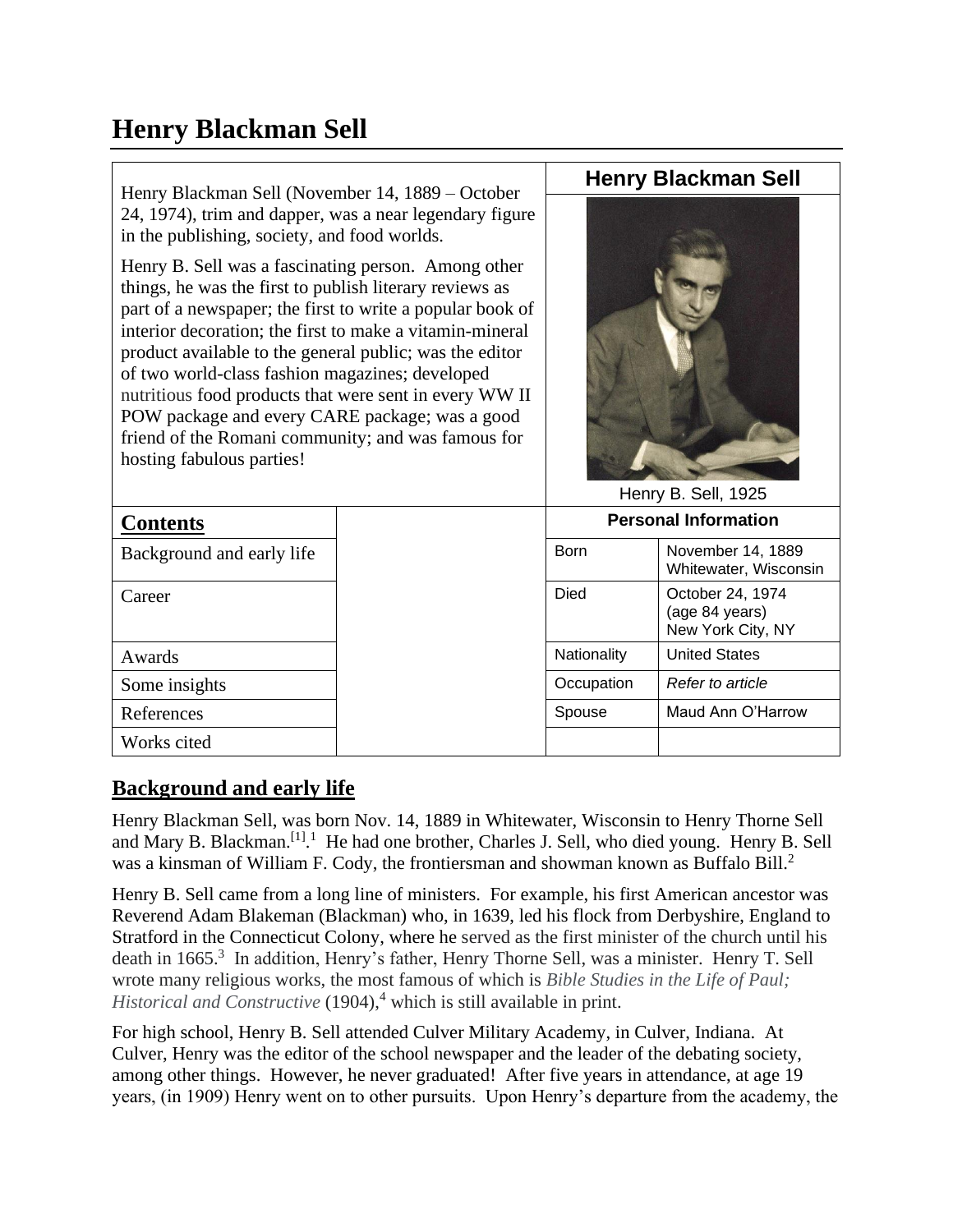commanding general said "No one here has any worry about Henry's future. Henry [just] doesn't seem to have interest in organized information."<sup>5</sup>

# **Career**

Henry Blackman Sell had a long and successful career in a wide variety of fields.

1910: Cub newspaper reporter in Fort Wayne, Indiana<sup>6</sup>

1910: Stringer for *Billboard* magazine, also in Fort Wayne, where interviewed people in vaudeville and in the theater. In this capacity he met future stars such as Will Rogers, W.C. Fields, Eddie Cantor, and Eve Tanguay.<sup>7</sup>

1912: Reporter at the Indianapolis *Star*, where he met and became a friend of "Queen Zenora" the self-proclaimed leader of the Indianapolis Gypsies (Romani).<sup>8</sup>

1914: Wrote the book *What Is It All About "An explanation of the New Theatre Movement that explains"*. 9

1915: Became the literary editor at the *Chicago Daily News,* and even at that time (at age 25), he was regarded by many as a pivotal figure in American criticism. "When the *Daily News* page was at its height, H.L. Mencken called it 'the only civilized book section in this Presbyterian satrapy".<sup>10</sup>

1915: Became an influential figure in interior decoration with his publication, with his wife, of Good Taste in Home Furnishing, <sup>111213</sup> the first book on home decorating to become a popular success, with sales of over 100,000 copies.

1920: Hired by William Randolph Hearst to be the editor-in-chief of *Harper's Bazaar*, <sup>14</sup> which he converted from a "scrawny undernourished spinster, gasping for breath"<sup>15</sup> into a world-class fashion magazine. In 1948, it was said of Sell that he was "the inventor of the fashion magazine as we know it".<sup>16</sup>

1927: Became assistant to the chairman of the board of the Butterick Publishing Company, in which capacity he became the editor-at-large of the company's magazines—*The Delineator*, *Adventure Magazine*, and *Everybody's Magazine*. 17

1928: While still working for Butterick Publishing, bought and further developed the Blaker Advertising Agency, with clients such as the Waldorf-Astoria, Elizabeth Arden, and American Radiator, among many others.<sup>18</sup>

1931 to 1935: With the Blaker Advertising Agency, did the advertising and promotion for the just-built Castle Harbor Hotel in Bermuda. In doing so he transformed the empty (due to the Great Depression) hotel into a very popular and fashionable destination hotel.<sup>1920</sup>

1936: Developed Vitamins *Plus*, which was the first vitamin-mineral product to be sold directly to the public.<sup>21222324</sup> Through his unique sales approach—through fashionable department stores rather than pharmacies—and through his massive advertising campaign, for the first time, made the public vitamin conscious. This company was sold in 1940 to the Vick Chemical Company, makers of Vicks VapoRub.

1940 Became a Special Assistant to the Secretary of Agriculture for nutrition<sup>25</sup>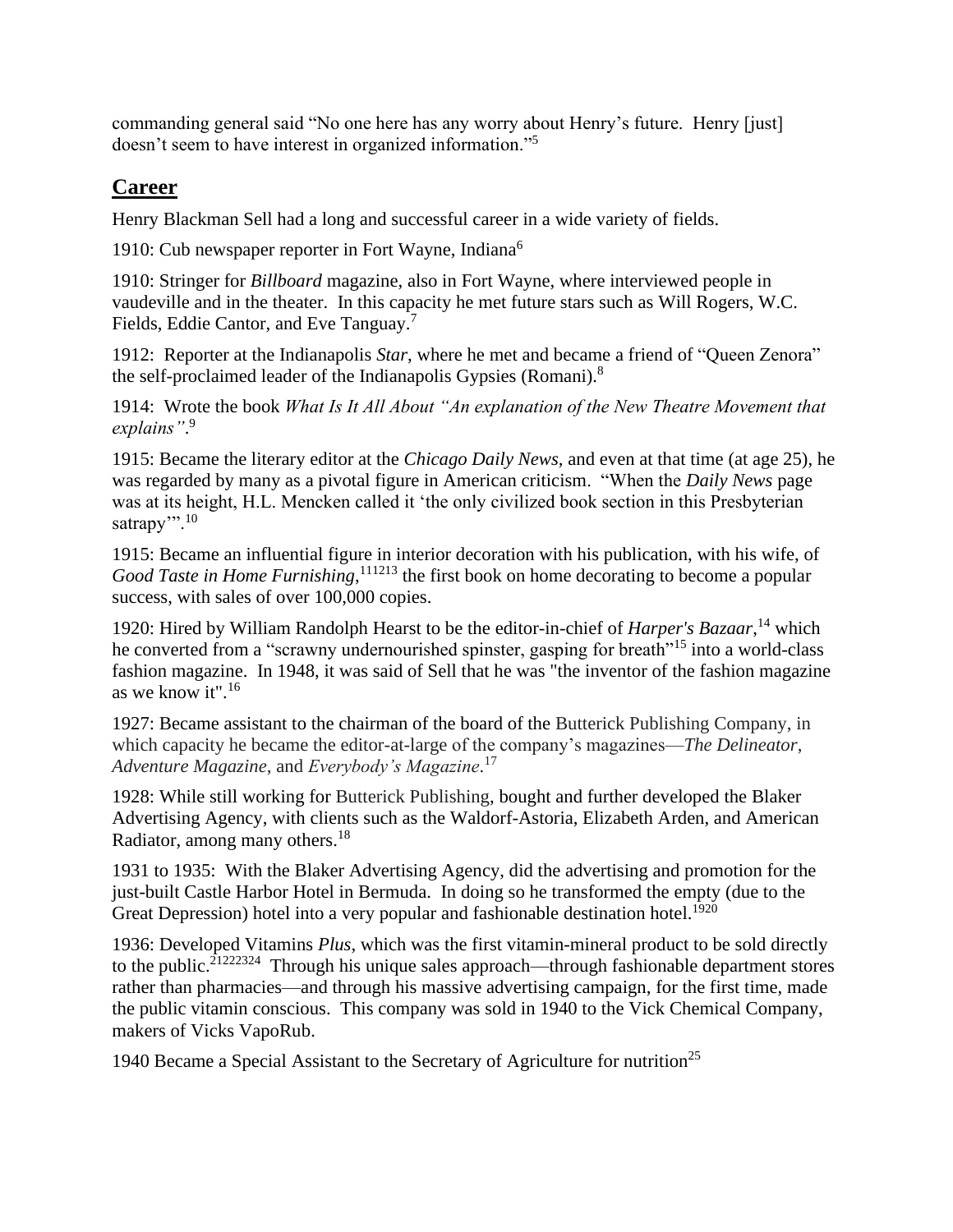1941: Developed a highly nutritional liver pâté product. This pâté was shipped in every POW package during World War II and in every CARE package after the war. It was also sold to the general public as Sells Liver *Pâté*. <sup>262728</sup> (As of 2020, Sells Liver *Pâté* is still available under its original name 80 years later!<sup>29</sup>)

1949: Returned to the Hearst fold by becoming the editor of *Town & Country* magazine. Remained editor of *Town & Country* for 15 years, until 1964 (at age 75), at which time he became editor-at-large.<sup>30</sup>

1950: Worked with the U.S. Navy to develop nutritious, processed foods for submarines  $3132$ 

1955: Wrote *Buffalo Bill and the Wild West*, [6] a history of his kinsman, William F. Cody, "Buffalo Bill"<sup>33</sup>

1972: Returned to *Harper's Bazaar* as editor-at-large<sup>34</sup>

# **Awards**

In 1926, Sell was awarded the French *Chevalier* (Knight) [Legion of Honor](https://en.wikipedia.org/wiki/Legion_of_Honour) in recognition of his outstanding contribution to France through the many articles on France that he published in *Harper's Bazaar* magazine from 1920 to 1926.<sup>1</sup>

In 1957, Sell was awarded the French *Officier* (Officer) [Legion of Honor](https://en.wikipedia.org/wiki/Legion_of_Honour) in recognition of his outstanding contribution to France through the many articles on France that he published in *Town & Country* magazine from 1949 to 1957. 2

In 1956, Sell was awarded the Italian E.N.I.T.<sup>3</sup> Gold Metal in recognition of "outstanding contributions this past year to this country's knowledge of Italy and its people" through the many articles on Italy that he published in *Town & Country* magazine from 1949 to the mid-1950s.

## **Some insights into his character**

In taking the position at *Harper's Bazaar* in 1920, Henry Sell moved to New York City, where he lived for the rest of his life. And in fact, from shortly after 1920 until the time of his death in 1974 (more than 50 years!), he lived in the same place: 320 East 57<sup>th</sup> Street.

"In World War II [Henry Sell] spearheaded a drive to improve the quality of children's lunches. Thousands of mothers were working in defense plants, and their children had cold lunches or none at all. A bill was introduced in the House of Representatives to provide inexpensive nourishing lunches, but was defeated, 136 to 54, in March of 1944. Outraged, Mr. Sell organized a national publicity and lobbying campaign in the districts of the 136 Congressional dissidents: Two months later the bill was reintroduced and passed, 113 to 54."<sup>3536</sup>

"A physical culture nut, he daily gulped an assortment of vitamin pills, yeast cakes, and wheat germ oil. Every day he upended himself for 15 minutes on and inclining board, every week he walked 20 miles (measured by a pedometer lashed to his ankle), and once a week he went to the gym and let Philadelphia Jack O'Brien teach him boxing and deep breathing. Then, when he had

<sup>1</sup> Leckie, Janet T. (1970). *A Talent for Living: The Story of Henry Sell, An American Original*, Hawthorn Books, Inc. Publishers, New York, pp. 225-226.

<sup>2</sup> Leckie, Janet T. (1970). *A Talent for Living: The Story of Henry Sell, An American Original*, Hawthorn Books, Inc. Publishers, New York, pp. 225-226.

<sup>3</sup> Ente Nazionale Italiano per il Turismo (Italian National Agency for Tourism)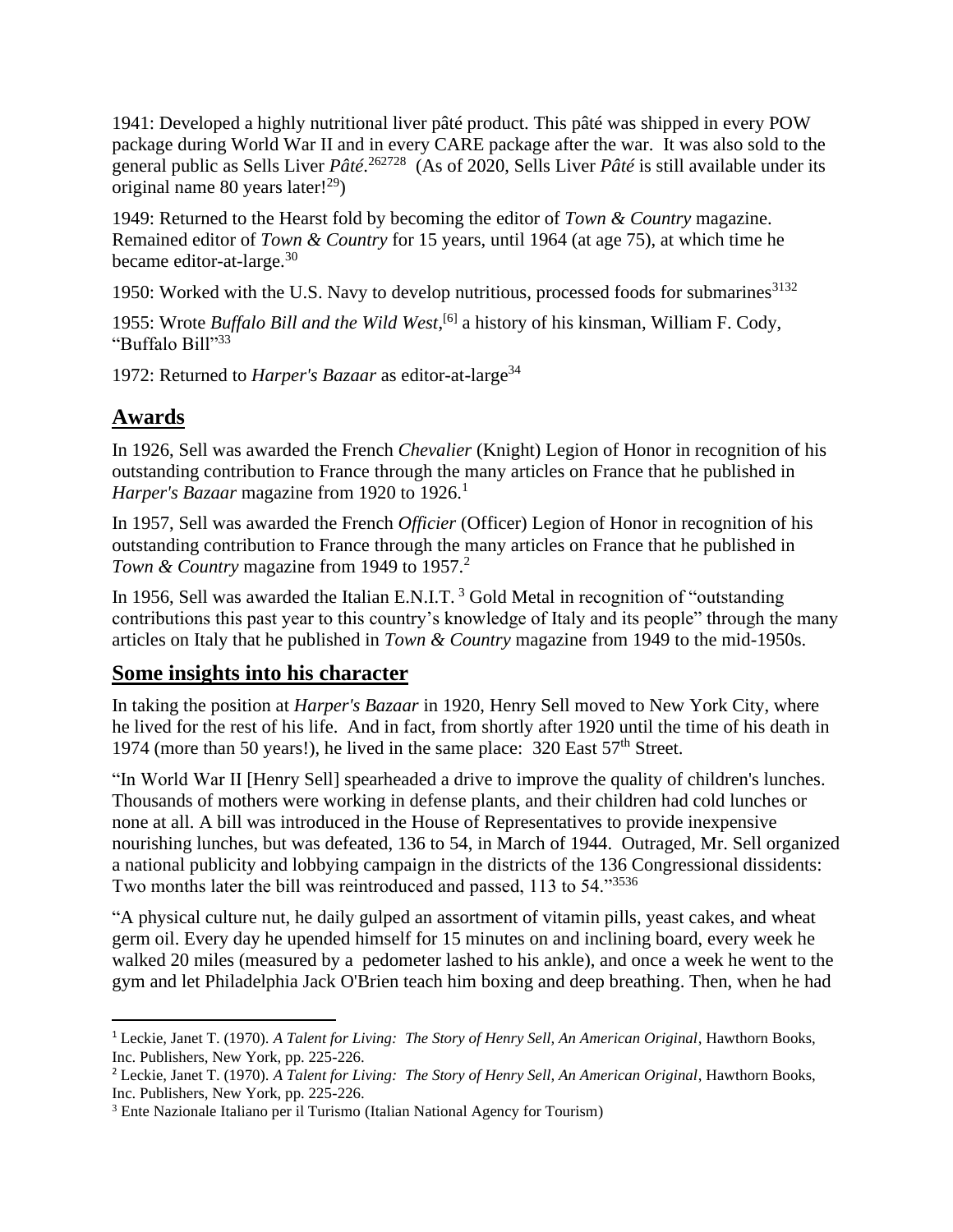nothing to do, he worked out on trapezes and flying rings that he installed in his huge apartment."<sup>[37]37</sup>

Henry was a renowned party giver. "At them, he always had Gypsies, singing and dancing, and he always paid the Gypsies in gold coins—from a bag he carried. Once, when he was giving a huge party on the [luxury ocean liner] SS Île de France he didn't want his guests to walk the length of the pier, so he phoned Atlantic City and had 20 of the boardwalk wheelchairs—and their pushers—sent to the peer. "It was a great idea," he said, "because everybody was fresh and lots of fun when they got to the ship. They weren't all tuckered out from the walk."<sup>[37]</sup>

Henry Sell loved the circus, and he would go whenever it was in town. He held #1 Pass to the Ringling Bros. and Barnum & Bailey Circus, given to him by John Ringling North. There was a special entrance to Madison Square Garden for pass holders. And Henry would sit in John Ringling North's private box whenever he went, which was frequently. Sell especially enjoyed the trained dog act. Sometimes he would pop in for a short time just to see that act.

As Editor of Town & Country magazine, he had a tremendous power of the pen. When he spoke, people listened. For example, one time he wrote an article on Venice. He said, sure, Venice smells in the summer. However, it is so beautiful, you must go there. Tourism flourished greatly after that article appeared. And the next time he visited Venice, Henry was presented with the "Key to the City" by the mayor.

In 1948, it was written of Henry Sell: "For spiritual nourishment, he attends, in season, a concert and an opera a week. He reads for an hour or so every night before going to sleep. His schedule calls for one book of American history a month. He also takes a swim, a massage, and a dancing lesson every week. On Saturday he resets the pedometer he always wears and pledges himself to walk at least 20 miles in the coming week. He likewise allocates a certain amount of time to the trapezes and flying rings he has in his apartment."<sup>38</sup>

## **References:**

- 1. Leckie (1970), pp. 8-10
- 2. Leckie (1970), p. 237
- 3. *https://en.wikipedia.org/wiki/Adam\_Blakeman*
- 4. Sell, Henry Thorne (1904). *Bible Studies in the Life of Paul; Historical and Constructive*, F.H. Revell Company, Chicago
- 5. Leckie (1970), pp. 20-22
- 6. Leckie (1970), p. 26
- 7. Leckie (1970), p. 26
- 8. Rovere (April 03, 1948), p. 35
- 9. Sell, Henry Blackman (1914). *What Is It All About? "An explanation of the New Theatre Movement that explains"*, The Laurentian Publishers, Chicago
- 10. Rovere (April 03, 1948), p. 37
- 11. Sell, Henry Blackman and Sell, Maud Ann (1915). *Good Taste in Home Furnishings*, John Lane Company, New York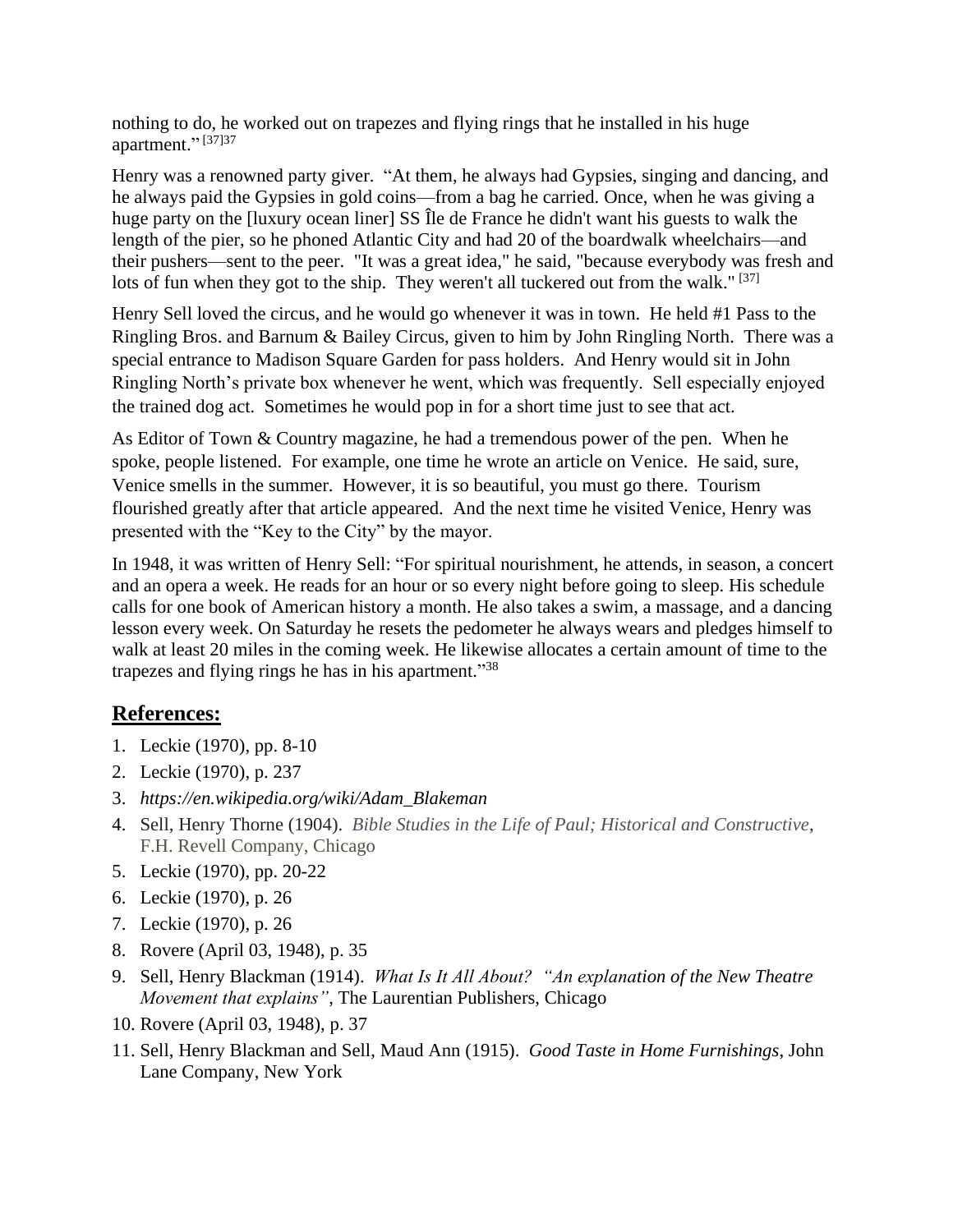- 12. Goldberg, Lucianne (Sept. 24, 1970). "The Master of Success", *San Francisco Examiner,*  p. 28
- 13. Rovere (April 03, 1948), pp. 36-37
- 14. Rovere (April 03, 1948), pp. 40-46
- 15. Leckie (1970), p. 55
- 16. Rovere (March 27, 1948), p. 32
- 17. Leckie (1970), p. 79 ff.
- 18. Rovere (April 10, 1948), p. 33
- 19. Leckie (1970), pp. 137-146
- 20. Leckie (1970), pp. 121 ff.
- 21. Leckie (1970), pp. 184-199
- 22. Mason, Franklin P. (2020). "The Story of Vitamins *Plus*: 1936 to 1940", *http://franklinmason.com/henry-blackman-sell/*
- 23. Apple (1996), pp. 29-30
- 24. Ward (2007), pp. 198-200
- 25. Leckie (1970), pp. 200-201
- 26. Leckie (1970), pp. 200-212
- 27. Mason, Franklin P. (2020). "The Saga of Sell's Liver *Pâté*: 1940 to 2020 and Beyond", *http://franklinmason.com/henry-blackman-sell/*
- 28. Rovere (March 27, 1948), p. 32 ff.
- 29. In 2020, Sells Liver Pâté was the #1 Best Selling product on *Amazon.com* in the "Foie Gras & Pâtés" category.
- 30. Leckie (1970), pp. 213 ff.
- 31. Leckie (1970), pp. 230-233
- 32. "Henry B. Sell, editor of *Harper's Bazaar*", *The San Francisco Examiner*, Oct. 25, 1974, page 38
- 33. Sell, Henry Blackman and Weybright, Victor (1955). *Buffalo Bill and the Wild West*, Oxford University Press, New York
- 34. Freeman, William M. (Oct. 25, 1974). "Henry Sell Dies; Magazine Editor", *The New York Times*, New York edition, p. 42
- 35. Freeman, William M. (Oct. 25, 1974). "Henry Sell Dies; Magazine Editor", *The New York Times*, New York edition, p. 42
- 36. Rovere (April 10, 1948), p. 44
- 37. Mockridge, Norton (1974). "And he had fun", syndicated columnist by [Scripps-Howard](https://en.wikipedia.org/wiki/Scripps-Howard_Newspapers)  [Newspapers](https://en.wikipedia.org/wiki/Scripps-Howard_Newspapers) and [United Feature Syndicate](https://en.wikipedia.org/wiki/United_Feature_Syndicate)
- 38. Rovere (April 10, 1948), p. 47

#### **Works cited:**

Apple, Rima D. (1996). *Vitamania: Vitamins in American Culture*, Rutgers University Press, New Brunswick, New Jersey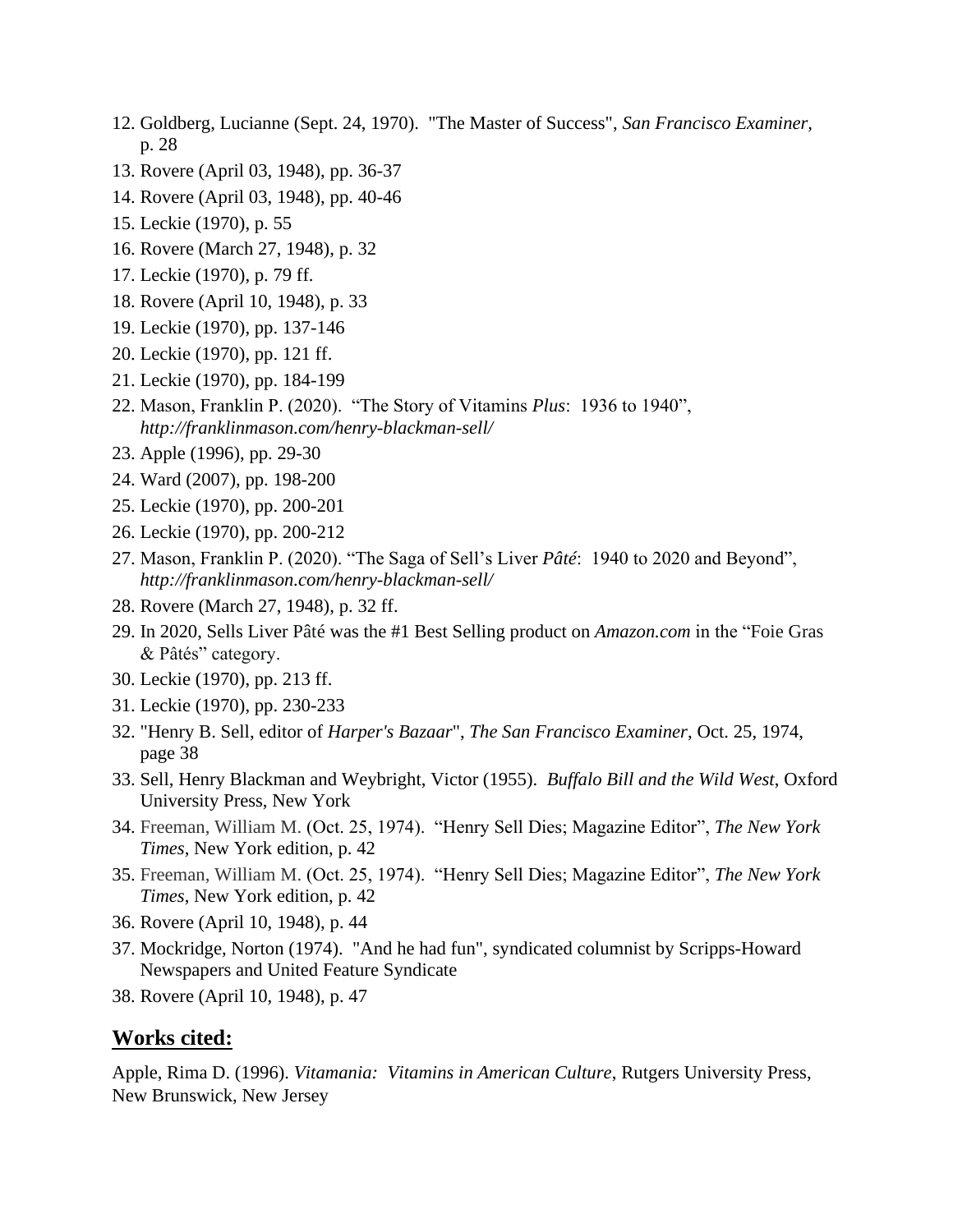Leckie, Janet T. (1970). *A Talent for Living: The Story of Henry Sell, An American Original*, Hawthorn Books, Inc. Publishers, New York

Rovere, Richard H. (March 27, 1948). "Profiles: Specialties: Part I: Revising Meat", *The New Yorker* magazine

Rovere, Richard H. (April 03, 1948). "Profiles: Specialties: Part II: From Whitewater to Homburg", *The New Yorker* magazine

Rovere, Richard H. (April 10, 1948). "Profiles: Specialties: Part III: Expensive Cheerfulness", *The New Yorker* magazine

Ward, John W. Ward (editor) and Warren, Christian (editor) (2007). *Silent Victories: The History and Practice of Public Health in Twentieth Century America*, Oxford University Press, New York

- <sup>4</sup> Sell, Henry Thorne (1904). *Bible Studies in the Life of Paul; Historical and Constructive*, F.H. Revell Company, Chicago
- $5$  Leckie (1970), pp. 20-22
- <sup>6</sup> Leckie (1970), p. 26
- $<sup>7</sup>$  Leckie (1970), p. 26</sup>
- <sup>8</sup> Rovere (April 03, 1948), p. 35
- <sup>9</sup> Sell, Henry Blackman (1914). *What Is It All About? "An explanation of the New Theatre Movement that explains"*, The Laurentian Publishers, Chicago
- <sup>10</sup> Rovere (April 03, 1948), p. 37
- <sup>11</sup> Sell, Henry Blackman and Sell, Maud Ann (1915). *Good Taste in Home Furnishings*, John Lane Company, New York
- <sup>12</sup> Goldberg, Lucianne (Sept. 24, 1970). "The Master of Success", *San Francisco Examiner,*  p. 28
- <sup>13</sup> Rovere (April 03, 1948), pp. 36-37
- <sup>14</sup> Rovere (April 03, 1948), pp. 40-46
- $15$  Leckie (1970), p. 55
- <sup>16</sup> Rovere (March 27, 1948), p. 32
- $17$  Leckie (1970), p. 79 ff.
- <sup>18</sup> Rovere (April 10, 1948), p. 33
- <sup>19</sup> Leckie (1970), pp. 137-146
- <sup>20</sup> Leckie (1970), pp. 121 ff.
- $21$  Leckie (1970), pp. 184-199
- <sup>22</sup> Mason, Franklin P. (2020). "The Story of Vitamins *Plus*: 1936 to 1940", *http://franklinmason.com/henry-blackman-sell/*
- $23$  Apple (1996), pp. 29-30
- <sup>24</sup> Ward (2007), pp. 198-200
- <sup>25</sup> Leckie (1970), pp. 200-201
- <sup>26</sup> Leckie (1970), pp. 200-212

<sup>&</sup>lt;sup>1</sup> Leckie (1970), pp. 8-10

 $2$  Leckie (1970), p. 237

<sup>3</sup> *https://en.wikipedia.org/wiki/Adam\_Blakeman*